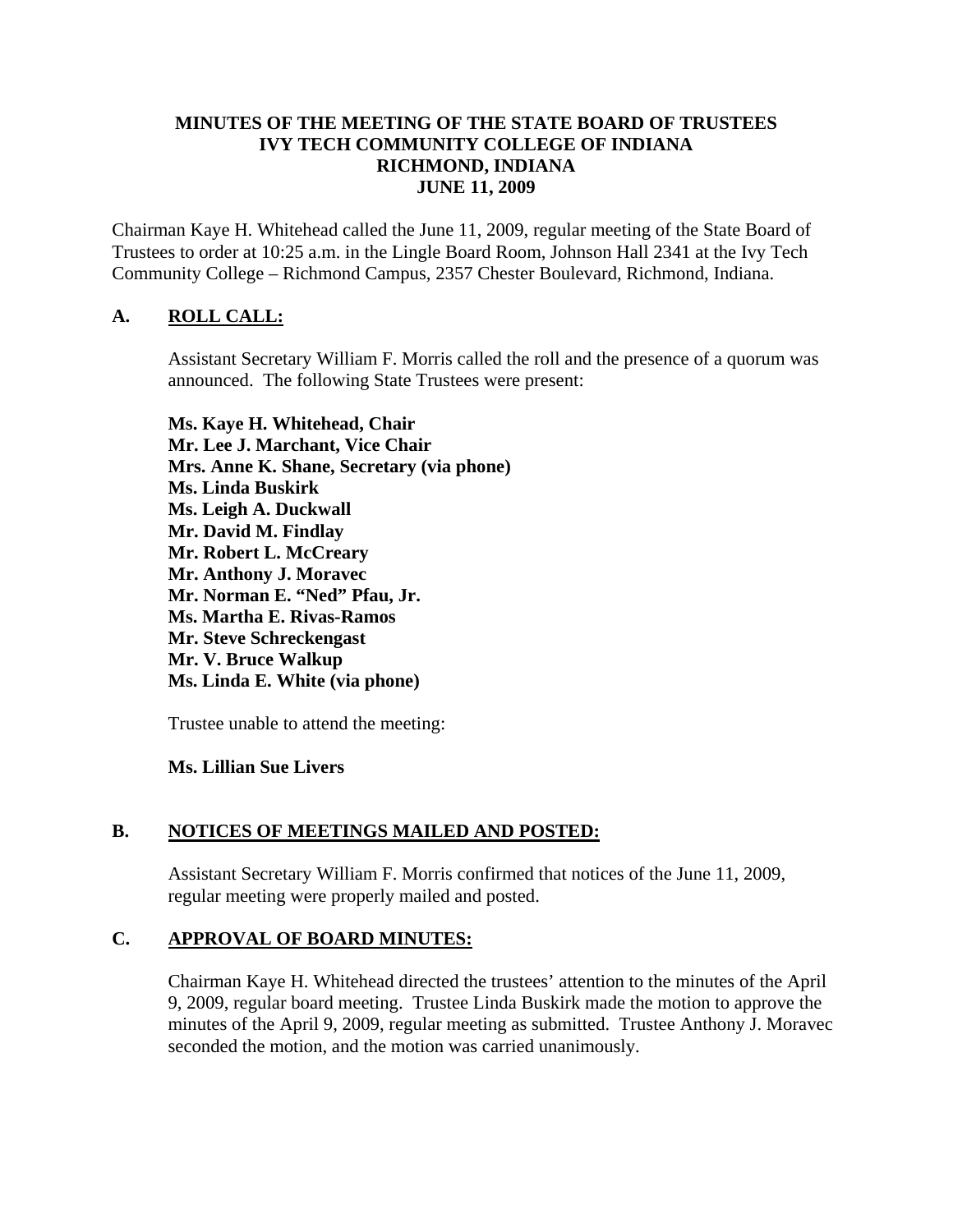#### **BOARD MINUTES JUNE 11, 2009**

#### **D. COMMITTEE REPORTS:**

- **Item 1** Reporting on behalf of the Executive Committee, Chairman Whitehead reported that the Executive Committee met on June 3 to discuss the status of the state budget discussions, potential tuition parameters, and projected enrollment. She reported that once the State Legislature approves the State's budget, we will have a better sense of the direction the College's budget will take. Chairman Whitehead also reported that a special state board of trustees meeting has been scheduled for July 16, 2009, in anticipation of the General Assembly's and Governor's approving a state budget so the Board can approve the College's 2009-11 operating budget and student fee rates for 2009-10 and 2010-11.
- **Item 2** Chairman Whitehead called upon Trustee Norman E. "Ned" Pfau, Jr. for the **Budget and Finance Committee Report**.

Trustee Pfau presented **Resolution Number 2009-20** and reminded the trustees of the detailed report and discussion during yesterday's Budget and Finance Committee meeting. Trustee Pfau moved to approve **Resolution Number 2009-20, Approval of a Revised College Debt Management Policy**, and Trustee David M. Findlay seconded the motion. The motion carried unanimously.

Trustee Pfau made the motion to approve **Resolution Number 2009-21, Approval of College 2009-10 Property & Casualty Insurance Programs**, and Trustee Robert L. McCreary seconded the motion. Trustee Pfau reminded the trustees that the total estimate of the premium cost for the various coverages amounts to \$1,291,133 which represents an approximate savings of \$293,000 from the previous year. Chairman Whitehead added that it was mentioned during the committee meeting yesterday that the premiums would remain the same (ie. no increases) for the next three years. Chairman Whitehead called for a vote to approve **Resolution Number 2009-21**, and the motion carried unanimously.

Trustee Pfau reported that the Committee also discussed the 2009-10 internal operating budget, student fees, and other fees.

**Item 3** Chairman Whitehead called on Trustee Linda Buskirk for the **Planning and Education Committee Report**. Trustee Buskirk reminded the trustees of the detailed discussions of **Resolution Number 2009-22** during the committee meeting the previous afternoon and moved for the approval of **Resolution Number 2009-22, Approval of a New Program**. Trustee V. Bruce Walkup seconded the motion, and the motion carried unanimously.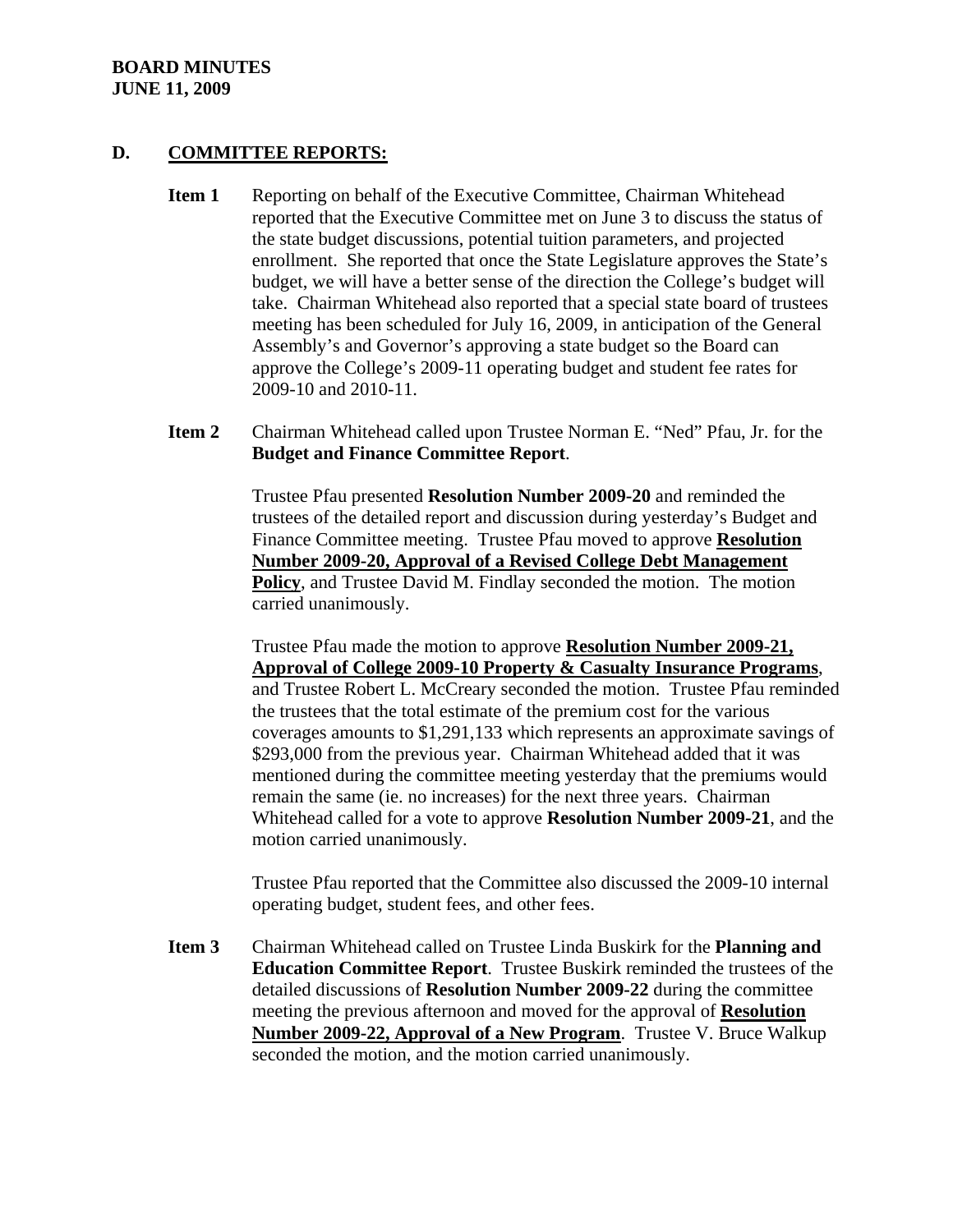Trustee Buskirk reported that the Committee received an update on the strategic planning process. She said that they received a report on the performance dashboards for the College's current strategic plan, and that Chancellor Jim Steck provided a report on the progress being made on developing the College's next strategic plan, "Accelerating Greatness 2013." Trustee Buskirk said that the Board would hear at their next meeting in August more details on the strategic planning process, including a possible revision of the College's vision statement and four major strategic objectives that are currently being developed. The Board heard a summary of findings from two grant-funded projects focusing on improving Ivy Tech's remedial education efforts. They received an update on how Ivy Tech is addressing its enrollment growth, including several recommendations from an internal study group that are designed to realistically maintain quality while absorbing new students. The Board received an engagement report about Financial Aid from Dr. Ben Young, Vice Provost for Student Affairs; and Dr. Patricia Wilson, Executive Director of Financial Aid.

**Item 4** Chairman Whitehead called on Trustee V. Bruce Walkup to give the **Buildings, Grounds, and Capital Committee Report**. Trustee Walkup reminded the trustees of the detailed discussions of the following resolutions during the committee meetings the previous afternoon and moved for the approval of:

> **Resolution Number 2009-23, Request that Ivy Tech Foundation, Inc. Enter Into a Land Lease with the Fort Wayne – Allen County Airport Authority for Land at Smith Field, Construct an Aviation Technology Building on the Leased Land and Lease it to the College, Region 3/Northeast**

Trustee Buskirk seconded the motion, and the motion carried unanimously.

#### **Resolution Number 2009-24, Authorization to Proceed with Final Planning and Construction of the Multi-Modal Project, Region 8/Central Indiana**

Trustee Steve Schreckengast seconded the motion, the motion carried unanimously.

At this time during the regular meeting, Chairman Whitehead announced a public hearing for the consideration and awarding of a public works contract. Trustee Walkup made the motion to approve Resolution Number 2009-25 for the awarding of a contract for the renovation of part of the Center for Workforce Development Building in Terre Haute. Trustee Schreckengast seconded the motion. Chairman Whitehead asked if anyone in attendance had anything to present to the Board regarding this Resolution or any questions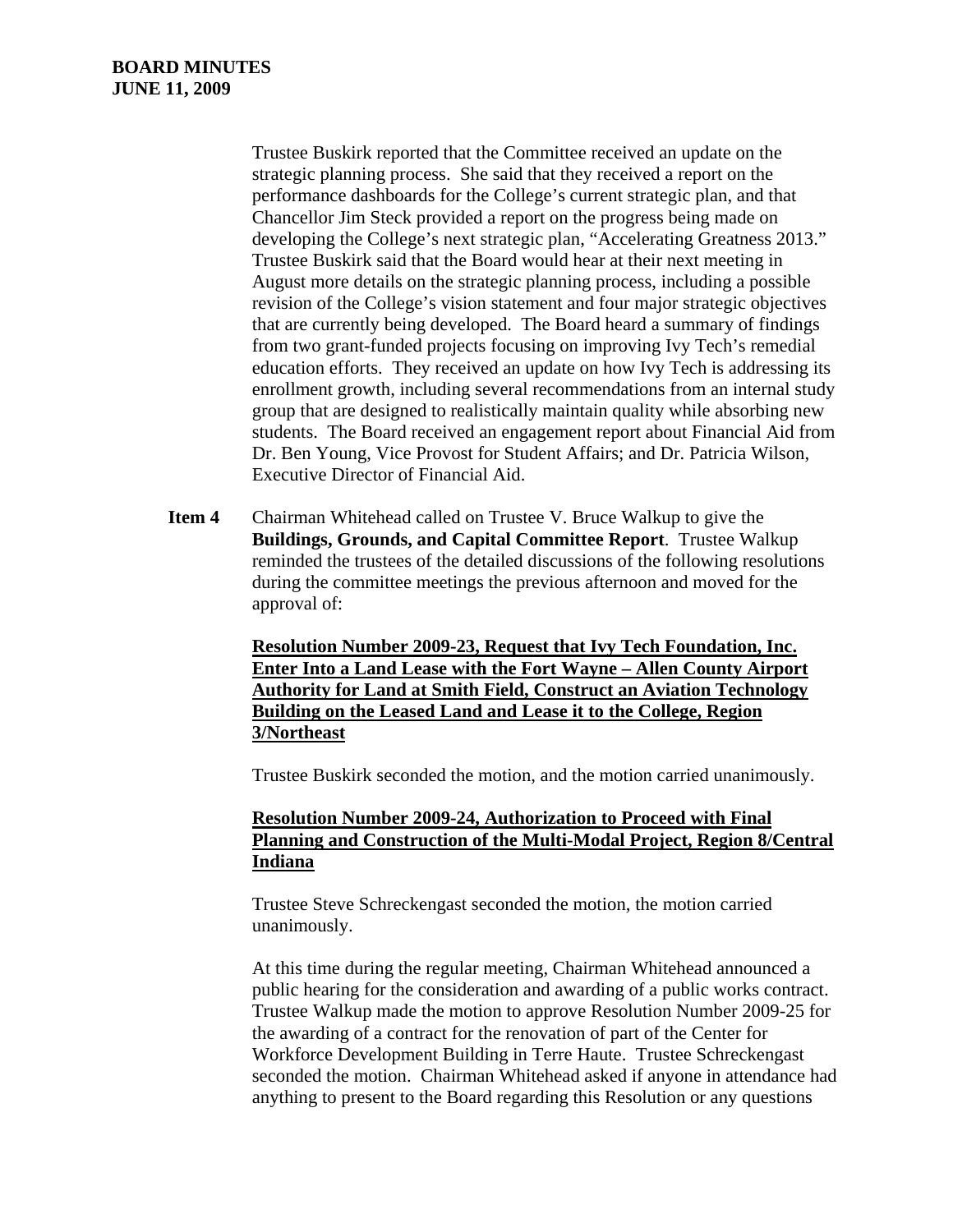about this resolution, and no one came forward. Chairman Whitehead called for a vote to approve **Resolution Number 2009-25, Approval to Renovate Part of the Center for Workforce Development Building in Terre Haute, Region 7/Wabash Valley**, and the motion carried unanimously.

Trustee Walkup reported that the committee received updates on the purchase of properties adjacent to the North Meridian Center in Indianapolis; work on the Facilities and Design Council; and the awards won by the new Marion building.

- **Item 5** Chairman Whitehead called on Trustee David M. Findlay for the **Audit Committee Report**. Trustee Findlay reported that there were no action items to bring before the Board. He said that the committee discussed the upcoming June 30 entrance conference with the Indiana State Board of Accounts and the process for their audit plan. They reviewed the 2009 meeting agenda and the annual action items that are required by the Audit Committee, including the audit schedule and an update related to the 2008-09 fiscal year. Trustee Findlay also said that Ben Burton, Executive Director of Internal Auditing, informed the committee that the hotline discussed with the Audit Committee on several occasions is ready for implementation. A communication plan is being formatted to ensure that staff and administration of the College are well versed on how that line works and what the procedures are. A timeline for implementation is currently being formatted. Trustee Findlay said that the Audit Committee continues to discuss, for the benefit of the chancellors, the importance of the internal audit staff trying to work more in a consulting capacity than they have historically. He said that this is a high priority for the Audit Committee so that audit staff maintains their independence in the internal audit function and also serves the chancellors, finance staff, and staff in general in more of a consulting capacity in order to improve procedures. Trustee Findlay encouraged the chancellors to engage with the audit staff in that capacity.
- **Item 6** Chairman Whitehead called on Trustee Steve Schreckengast for the **Workforce and Economic Development Committee Report**. Trustee Schreckengast reported that they had no action items to bring forward. He called on Susan Brooks, Senior Vice President for WED and General Counsel, for a report of the Committee. Senior Vice President Brooks said that the Board received yesterday copies of a booklet explaining the different economic growth regions, the memberships of the local workforce boards, and the composition of the regional workforce boards. WED staff continue to provide information related to how the regional workforce boards work, how the Department of Labor funding moves through the state to the regions and ultimately to the workers, and what the Board's role could be in trying to ensure that the local workforce boards understand what Ivy Tech is trying to do. Senior Vice President Brooks said that WED directors were asked to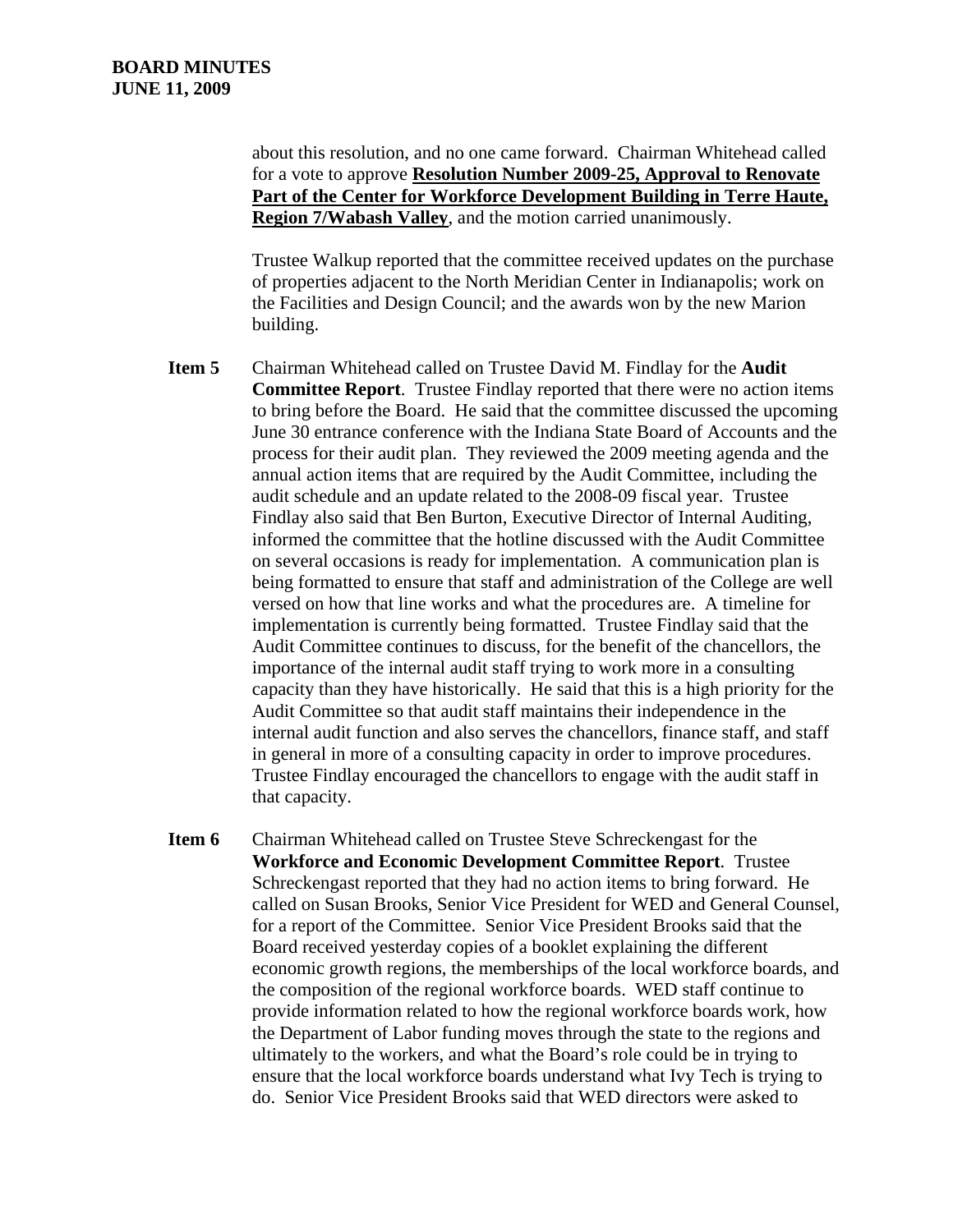complete a survey about how they are scanning their communities and trying to make sure that we are providing the most relevant training in each region that we are looking at the "hot" jobs in each region and not just providing random training. The committee also heard a report about the start of the weatherization project in which the Indiana Housing and Community Development Association asked Ivy Tech to train up to 2,000 residential contractor workers to weatherize homes. The state has retained significant funding through federal stimulus dollars to weatherize homes for those in need. Kim Thurlow, WED Director for Ivy Tech – Richmond, provided a presentation on their regional WED initiatives. The State Commissioner for the Department of Motor Vehicles approached Ivy Tech to begin training programs for Bureau of Motor Vehicles employees, primarily with "soft" skills emphasis. Ivy Tech hopes to become the primary trainer throughout the state for BMV employees and that we ultimately hope to become the primary trainer for all state employees. Trustee Schreckengast asked if a flow chart identifying regional service providers had been formatted, and Senior Vice President Brooks said that the trustees received a chart identifying service providers with their materials yesterday and that an organizational chart identifying how these work in each region are still being formatted and will be provided at the August meeting.

## **E. TREASURER'S REPORT:**

Chairman Whitehead called on Bob Holmes, Vice President for Finance and Treasurer, for the **Treasurer's Report**.

• Vice President Bob Holmes reported that we have completed 11 months of the 2008- 09 fiscal year and will begin the year-end close-out process in about three weeks. This will be a challenging time as it is likely that we will be closing out the old fiscal year at the same time as we complete the work on the budget for the new fiscal year. Through May, revenues have increased by \$39 million as compared to May of last year. This increase is primarily due to our enrollment growth as student fees have increased by nearly \$30 million. State appropriations including debt service and reimbursements have grown by about \$9 million, and other income has dropped by about \$166,000, primarily due to the reduction in interest rates and the subsequent lower investment income. Over the last few months as investments have matured, we have generally reinvested our funds in the short-term to stay as liquid as possible until we see how the state budget negotiations come out and to see if we will have a state budget by July 1. Expenditures though the end of May have increased by \$24.6 million, thus, we have a positive spread of just over \$14 million. The growth in expenditures is primarily in compensation costs, which have increased by almost \$22 million. Smaller increases in supplies and equipment, utilities, and leased costs are primarily related to higher enrollment and the cost of new campus facilities coming on line. The increase in transfers primarily relates to the increase in debt service appropriations from the state and their subsequent transfer out to the plant fund where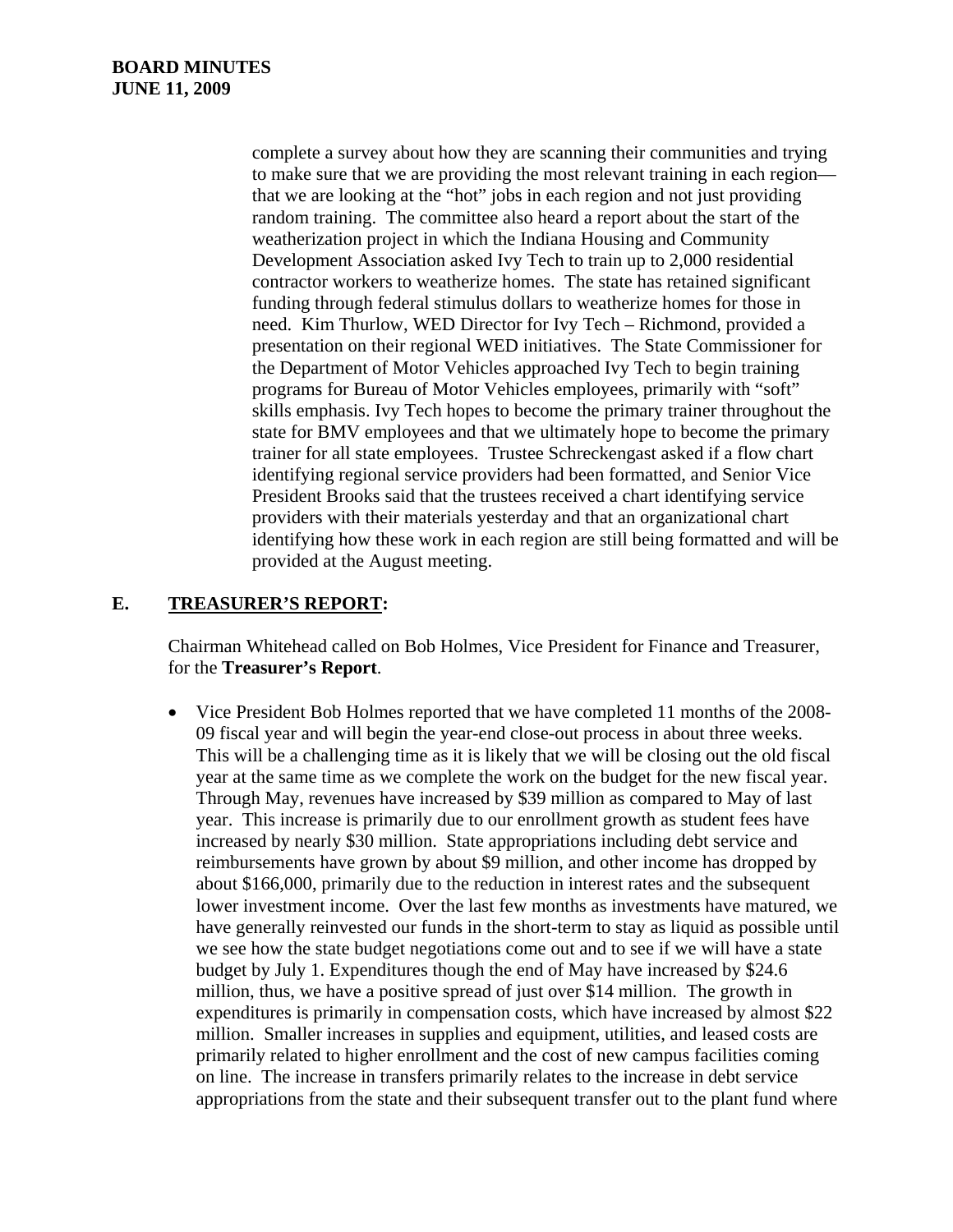the costs are actually paid. As we near the end of 2008-09, we have capital projects in Greencastle, Logansport, and Fort Wayne that are nearing completion. We expect to begin offering classes in all three new facilities during the upcoming 2009-10 fiscal year. All three of these projects are within budget. When they are all in service, they will have a significant impact on the quantity and quality of our academic space. Vice President Holmes called for questions, and there were none. Trustee Pfau moved that the Treasurer's Report be approved. Trustee Walkup seconded the motion, and the motion carried unanimously.

## **F. REMAINING BOARD ACTIONS:**

Exercising the prerogative of the Chair, Chairman Whitehead suspended the President's report so the trustees participating by phone could be included in the discussion and approval of **Resolution Number 2009-26** and **Resolution Number 2009-27**.

- Chairman Whitehead presented **Resolution Number 2009-26, Approval of Uniform Conflict of Interest Disclosure Statement of Kathy B. Bruns**. Trustee Robert L. McCreary moved to table this resolution until the Board receives additional information about the proposed business transaction. Trustee Buskirk seconded the motion, and the motion to table this resolution carried unanimously.
- Chairman Whitehead called on Vice President for Administration Bill Morris for a report on the appointment and reappointment of regional trustees. Vice President Morris explained that the terms of several regional trustees expire on June 30 each year, on a staggered basis. This June meeting of the State Trustees has traditionally been when the trustees appoint and reappoint regional trustees. He reminded the trustees that they adopted a new procedure for the appointment of new trustees where a committee comprised of a representative from the Office of the President, the state trustee who resides in the region, the regional board chair, and the chancellor vets all candidates and makes their recommendation to the State Board. All of today's candidates have successfully gone through this process. Trustee Findlay moved to approve **Resolution Number 2009-27, Appointment and Reappointment of Regional Trustees,** with the names set forth in the attachment to the resolution. Trustee McCreary seconded the motion. Chairman Whitehead called for further discussion, and there was none. The motion carried unanimously.

# **G. STATE OF THE COLLEGE:**

Chairman Whitehead called on President Thomas J. Snyder for the **President's Report**.

• President Snyder announced that the Board would hear reports from Chancellors Lupe Valtierra, Dr. Hank Dunn, and Jim Steck about their respective regions, Northwest, Central Indiana, and Richmond. He reported that Vice Provost for Student Affairs Dr. Benjamin Young and Executive Director of Financial Aid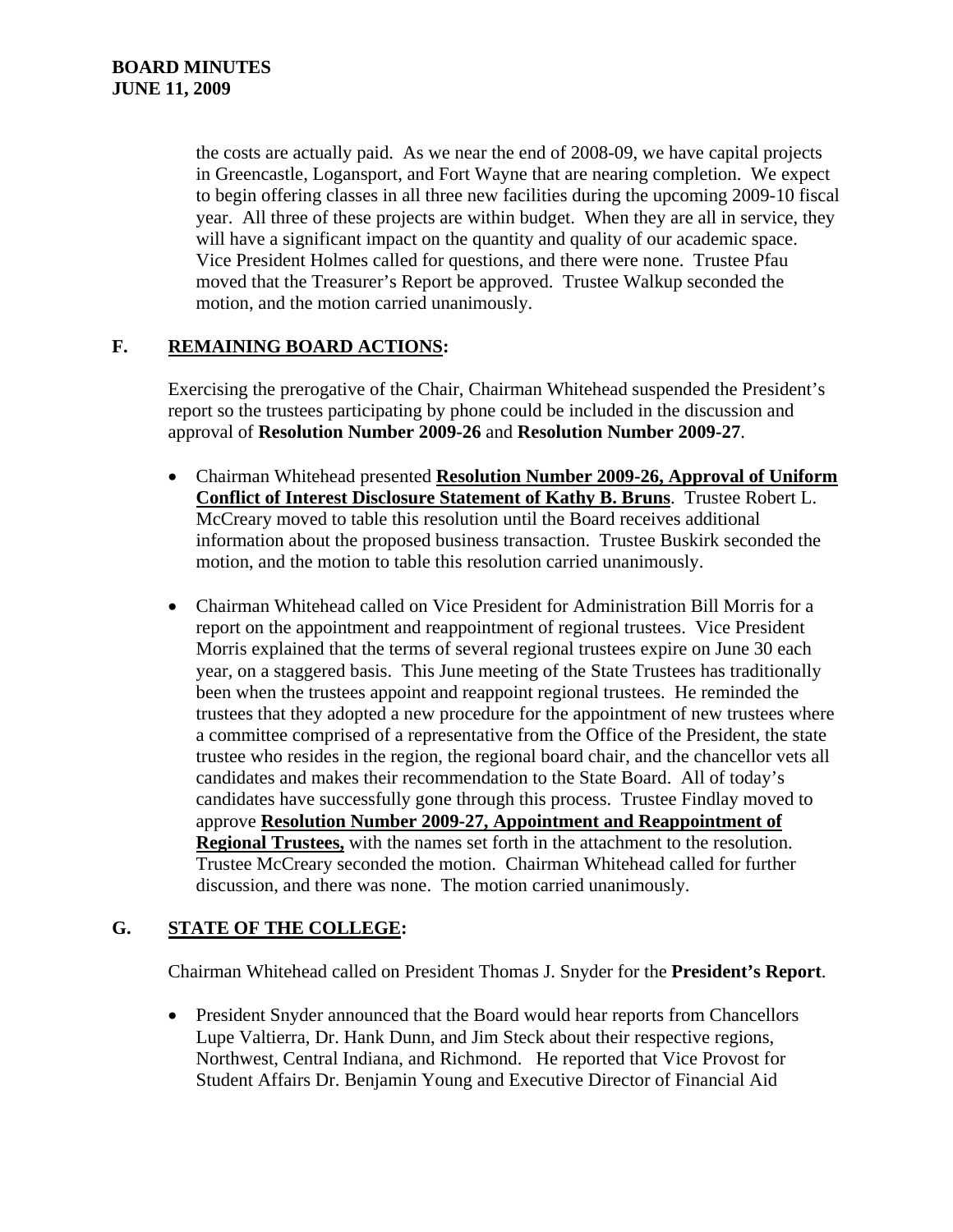Dr. Patricia Wilson provided an Engagement Report on Financial Aid during yesterday's Planning and Education Committee meeting.

All engagement and regional reports were provided for information only; no Board action was required.

(Narratives and PowerPoint presentations were distributed to the Board prior to the meeting and are on file with the approved minutes of this meeting.)

- President Snyder distributed a copy of his calendar and directed the trustees to upcoming events. The Elkhart groundbreaking ceremony is scheduled for July 2. The President's Awards and Sample Award, when the College's 14 outstanding instructors are recognized and one is further recognized as the Sample Award winner, are held in conjunction with the Foundation Board of Directors meetings. He invited all of the state trustees to both events on June 24 and 25. An Achieving the Dream policy team has been assembled which includes himself, Don Doucette, and Jeff Terp, along with Dr. Tony Bennett, Scott Jenkins, and Teresa Lubbers. They will attend a conference in Miami in mid-July. The Good to Great Summit for Student Affairs will be at the Indianapolis Marriott East on June 30 and July 1. The dates for the strategic planning meetings were also shared with the trustees.
- President Snyder directed the trustees to a copy of his PowerPoint presentation that was prepared in anticipation of a presentation to the State Budget Committee. He reviewed the presentation with the Board.
- Concluding his report, President Snyder announced that the Foundation has raised \$285,000 in the last two months. Since July 1, 2008, the Foundation has received 84 gifts totaling more than \$8,692,000.

# **H. OLD BUSINESS:**

Chairman Whitehead called for old business, and there was none.

## **I. NEW BUSINESS:**

Chairman Whitehead called for new business.

- Trustee Findlay suggested that he would like to receive a report on distance learning, perhaps in lieu of another existing engagement report, at the August meeting. President Snyder agreed and asked Senior Vice President and Provost Don Doucette and Chancellor Jeff Pittman to follow up and provide a report at the August meeting.
- Chairman Whitehead reminded the trustees that the next regular Board meeting would be in Lafayette on August 12 and 13. She thanked Chancellor Jim Steck and his staff for being gracious hosts.